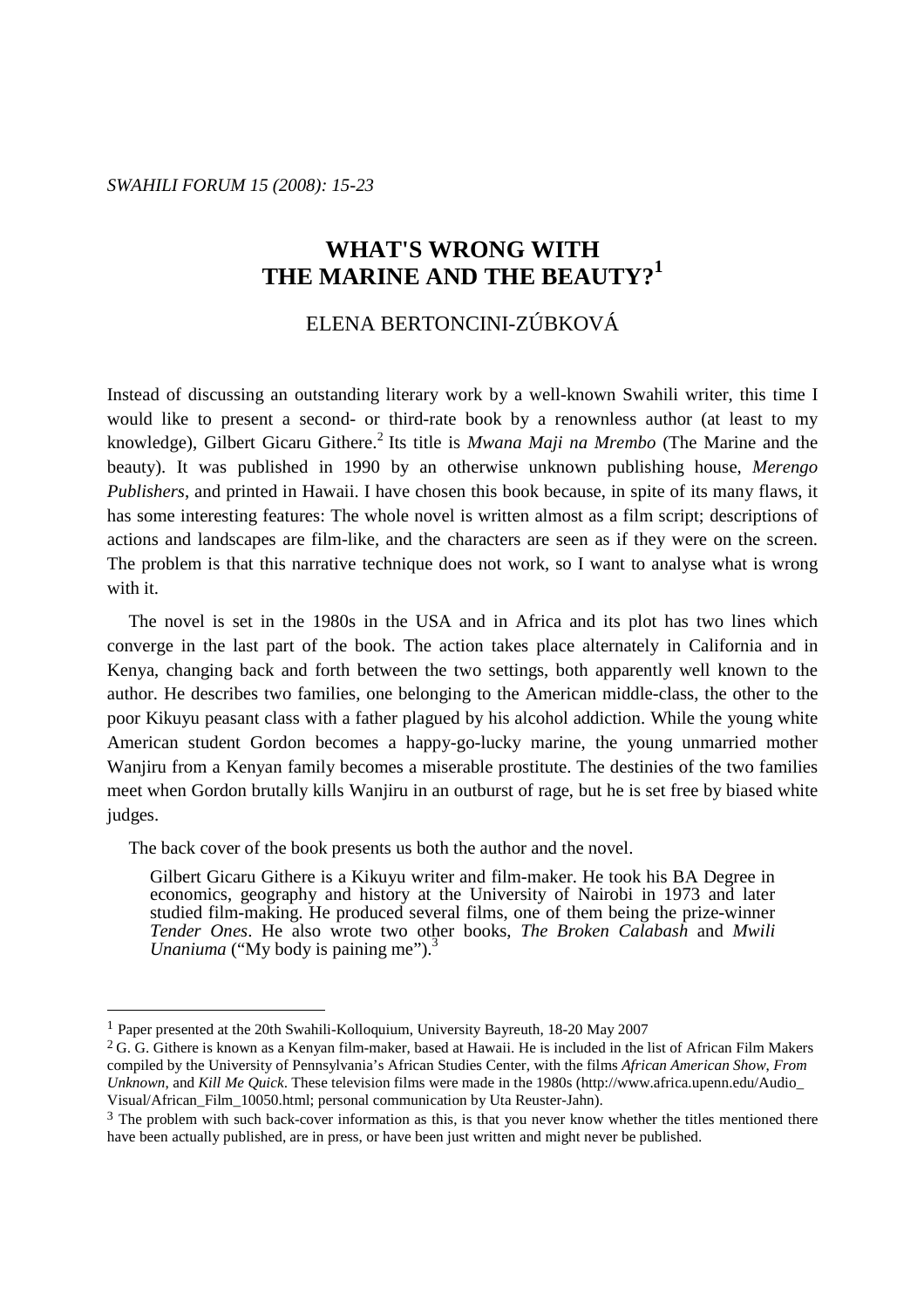The plot is summarized as follows:

Wanjiru Muiruri tries to change her life. At first she goes to work on a coffee plantation, but the wages there are not enough for living. Wanjiru, who has a child born when she was in Standard VII, realizes that she must resolve her problems in some other way. She decides to try her luck in Mombasa and eventually becomes a prostitute.

In her street-walking Wanjiru meets Gordon, a US marine who arrived in Mombasa on a warship. In the course of their love affair, Wanjiru is found dead in a poor hotel room.

A film is being made from this book.

 The plot of the novel is less straightforward and not completely clear. The novel is composed of forty brief chapters, most of them containing only one scene. I think it is useful to give an outline of the topics of each chapter:

 (1) Edith Morgan is engaged in needle-working, together with other women. (2) Her husband, referred to only as Morgan, is at a barber's shop. (3) A group of young women work hard at a coffee plantation in Kenya. Among them is Wanjiru. (4) Two men are cutting grass; one of them is Wanjiru's father Muiruri. (5) Christmas time; the Morgans are driving through Roseflower, the small Californian town where they live. (6) After a Catholic mass, Gordon asks the priest to bless the farewell party he is organizing before joining up with the marines. (7) The evening meal of the Morgans. The dining room is full of sacred images. In the same chapter Gordon's parents are presented in an analepsis that summarizes their past lives. (8) A long chapter with two scenes situated in Kikuyuland. The first shows Wanjiru and her parents at lunch. From their conversation we learn that the father drinks heavily and has a violent temper. Afterwards we see Wanjiru with other girls at a dress-making school; she confides to her friends her plan to leave for Mombasa. (9) Morgan has a nightmare reminding him the war in Vietnam. During the breakfast he and his wife talk about their financial problems. Their kitchen is described in detail. The scene shifts to a supermarket where Edith is shopping and exchanging family news with a friend. We get a detailed description of the available goods. (10) Gordon and his girlfriend Mary are in the country, fishing; there is a cinematographic description of landscape. Mary approves of Gordon's becoming a marine. (11) Wanjiru's father Muiruri is shown at his poorly paid job of selling roasted meat. Then his past is narrated: he had been a bright student and an important government officer, but was ruined by alcoholism. (12) Wanjiru's mother and grandmother are tending their crops planted on the border of a road. They regret that Muiruri sold their fertile field to obtain money for drink. (13) Morgan is in his richly appointed office with a visitor. The narrator tells us about Morgan's childhood. Immediately after, Gordon appears on the street on a skate board. For an entire page the narrator dwells upon Gordon's skating. In a slummy road Gordon furtively meets someone, probably a drug peddler.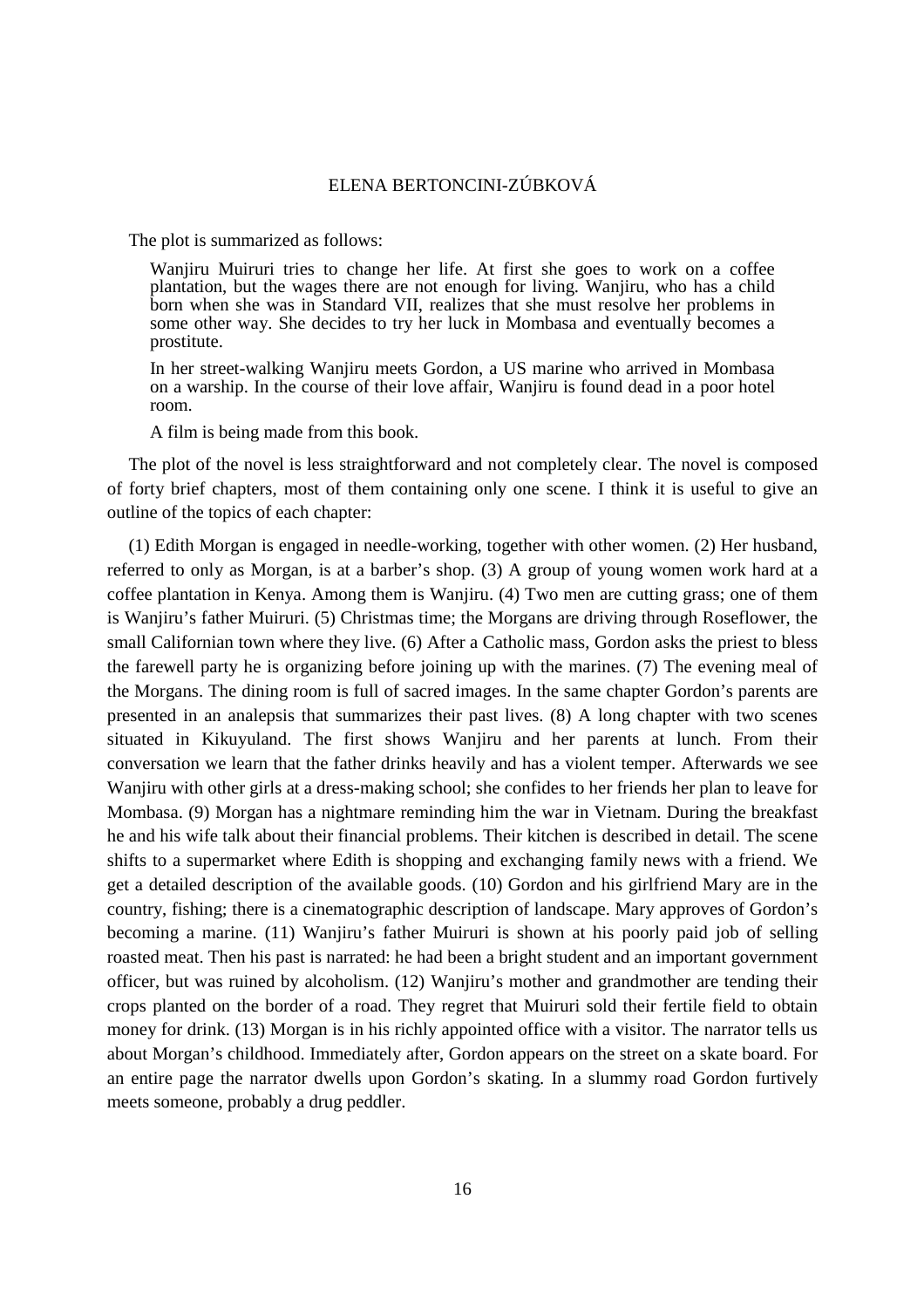(14) A cold July day in Mombasa. Wanjiru and her fellow prostitutes are queueing at a food shop and talking about their customers. (15) A beautiful villa in colonial style on the Mombasa coast. Two new characters (white settlers) are introduced: the judge Ronny and his wife. Ronny is haunted by his black defendants and victims (people he sentenced to death or killed in the Mau Mau war). (16) A ship is expected to call at Mombasa, and Wanjiru has a new dress made for the occasion. (17) During his farewell party Gordon, under the influence of drugs, offends his girlfriend Mary. (18) Gordon is now a cadet at the Military College. The marines are talking about their long-awaited voyage to Kenya. There is an ominous allusion to Gordon's character:

*Kwa kawaida Gordon ni kijana ambaye akiwa hajakunywa huwa mtu mwenye furaha sana. Maneno yake huwa ni ya kufurahisha. Lakini pombe ikisha mwingia, huwa mtu asiyewezekana kabisa. Mara kwa mara huwa mtu mwenye fujo sana. (p.83)* 

Usually, when he is sober, Gordon is a cheerful young man. He is a pleasant talker. But once he is under the influence of liquor, he cannot control himself. Sometimes he makes a lot of trouble.

 (19) Wanjiru and other prostitutes meet white soldiers in a dancing hall. (20) At the railway station Wanjiru receives her mother Mumbi who has arrived from the hinterland with a three-year old child. It is Wanjiru's daughter whom we meet for the first time. The child is sick, but Wanjiru has no money for medical treatment, nor can she house the visitors at her place. The narrator describes the past glory of Mombasa station. (21) In the meantime Gordon arrives at Mogadishu.

 (22) 'White shoes are walking in green grass. White clean shoes and white clean trousers.' The judge Ronny is playing golf with his colleague Seyen Birkun, a black Kenyan. A narrative flashback tells us about Seyen's poor childhood. Nevertheless, he made a successful career and after Independence he has become Ronny's superior. Seyen, too, has sudden outbursts of unexplicable fear, as he confesses to his friend, a waiter (who, in his turn, is terrified by strange noises!). (23) Gordon and his friend Steve are in the Tsavo National Park; they are approaching Mombasa. Steve has been bitten by a monkey. (24) Edith narrates to her friend Nancy about a trip to Hawaii she made with her husband. A letter arrives, informing the Morgans that Gordon has killed an African woman. (25) Mumbi, her old mother and Wanjiru's daughter Chiku are working in their kitchen garden. A chief's assistant brings a letter informing them that Wanjiru has been killed. (26) Ronny goes out to buy an ice-cream for his grandson and a newspaper, where he reads about the murder. Both he and Ronny junior take sides with the white killer. In the following scene Ronny is in a restaurant with his friend Eric (a new character introduced to the reader, who participated with Ronny in the Mau Mau war). They discuss Gordon's case, which Ronny has been appointed to judge. In the same chapter we see the Morgans flying to Mombasa. (27) Under very difficult conditions Mumbi and Chiku are travelling by train to Mombasa.

 (28) A criminal trial. Gordon is seated close to his defence attorney. He pleads not guilty. On the wall a lizard is stalking a fly. The public prosecutor calls his first witness, a receptionist in a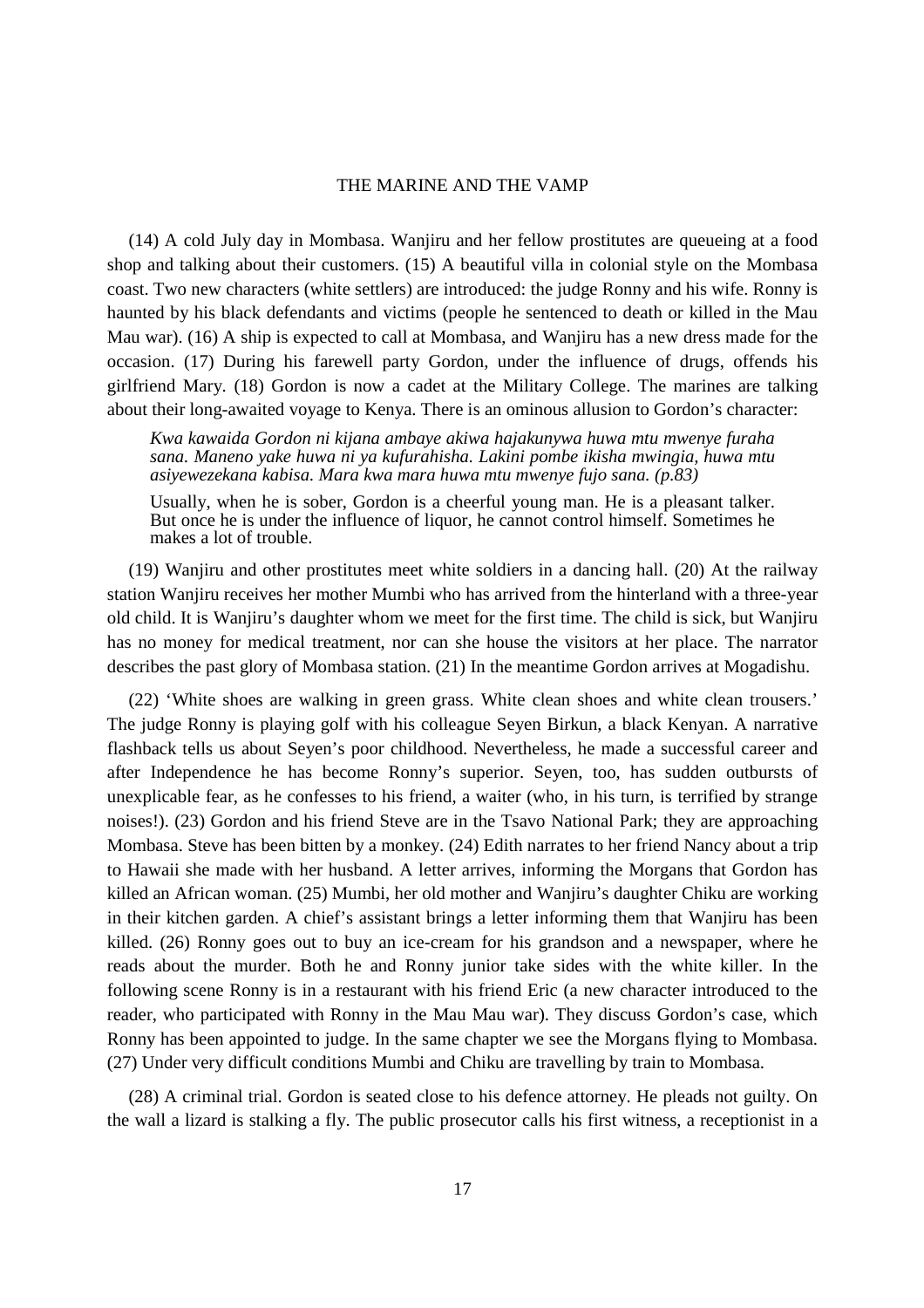hotel of doubtful reputation. He tells how he saw Gordon, blind drunk, entering a hotel room with Wanjiru, and how on the next morning he found the woman in the same room brutally killed. (33 sic!) Mumbi and Chiku are walking towards Wanjiru's house. Five years had passed since their last visit to Mombasa as the child is now eight years old. Another scene shows the judge Ronny playing golf with Gordon's defence attorney. (34) At the trial, a man witnesses having seen Gordon at dead of night leaving the hotel with bloodstained clothes. (35) At home, Ronny tells his wife that Gordon reminds him their deceased son. (36) The prosecutor buys Mumbi and Chiku something to eat. (37) At the trial, two witnesses for the defence provide Gordon with an alibi. (38) Mumbi and Chiku are on the beach, (39) Morgan and his wife are in a safari lodge. (40) The trial is at the end. There is a sharp contrast between the two lawyers: the prosecutor has a shabby appearance, whereas the defence attorney is very smart. After their final harangues, the greater part of the jury votes not guilty and Gordon is absolved.

 As we can see, the way in which the story is organized is quite unusual for a Swahili narrative. The plot consists of a number of loosely linked episodes in which neither chronological sequences nor causal relationships are prominent. The author rather draws parallels and contrasts between characters, situations and events such that the novel does have coherence even if it has a loosely contrived plot.

 Sometimes the plot moves backwards in time; these analepses are always narrated, not dramatized. The plot also includes many gaps and omissions. We might wonder whether the author's intention was to leave these ellipses unmarked but, actually, the reader's attention *is* drawn to some salient gaps by the text (such as the uncompleted episodes of Morgan on the brink of ruin, and of Wanjiru's sick child brought to Mombasa by her grandmother). These are two potential sources of suspense, but both episodes are left open and so lose their dramatic force.

 The greatest flaw however, is that the central event, the crime, is neither dramatized nor explained nor justified. Actually this crucial scene is not even recounted by the narrator, but only narrated incompletly by some witnesses during Gordon's trial.

 Githere's writing of this novel is comparable to the making of a film. Instead of a narrator, in his text we often perceive rather a film director, who has chosen how we shall see the reality he is presenting to us. Most of the actions are introduced by the verbs *-onekana* "come into view, appear, become visibile" and *-sikika* "be audible". Besides, the story moves forward mostly through dialogues, as in theatre.

 Consider how, in chapter 7, the evening meal at the Morgans' is described (or rather shown). It seems that the camera opens with a long shot on the family sitting at the table. In the following scene it focusses on Gordon's mother with a medium shot; there is space for her hand gesture. A close-up follows, a picture of the dish in great detail so that it fills the screen; then the camera switches on Gordon (mid-shot again).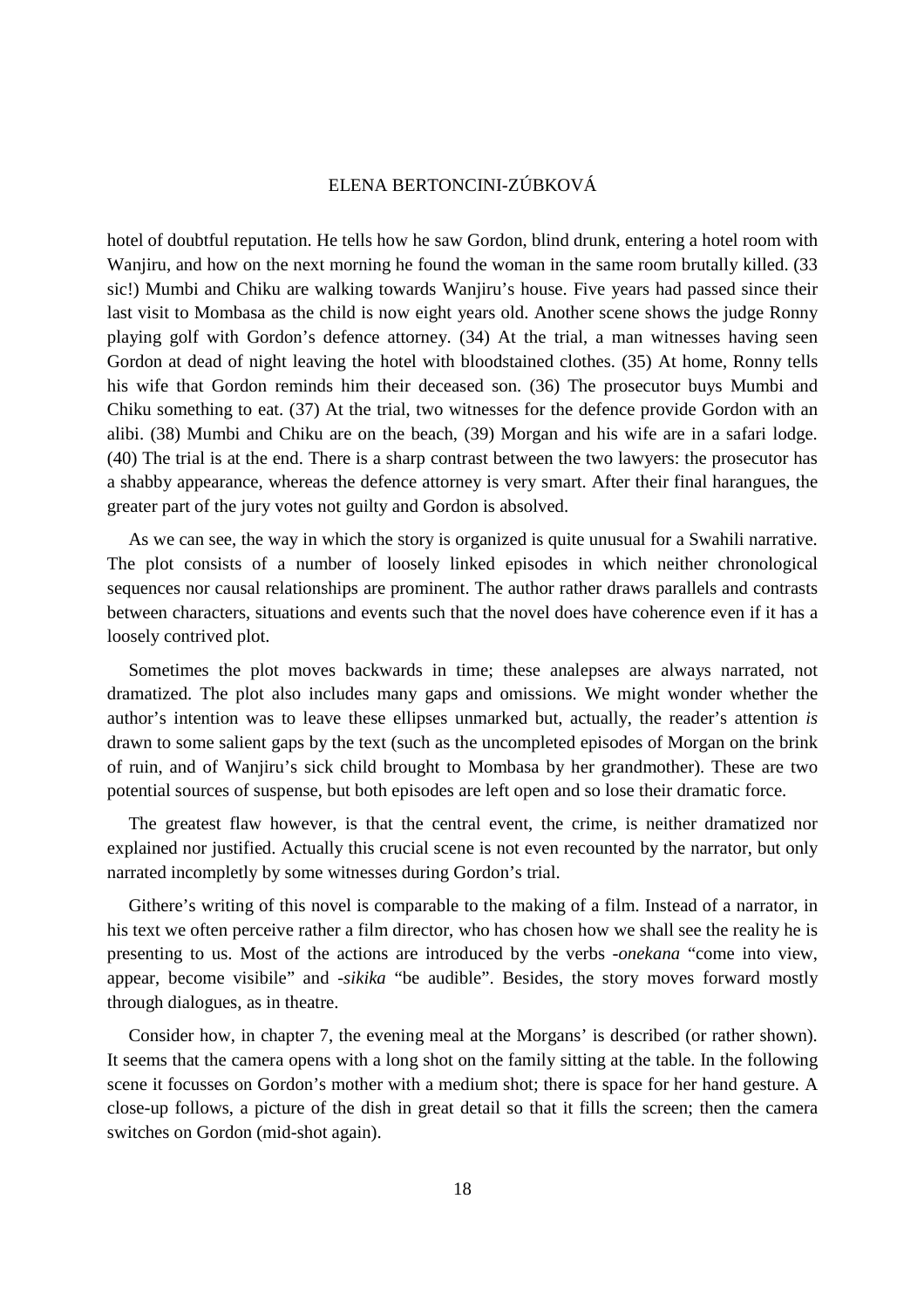*Mama ampa [Gordon] bakuli la tambi lililokuwa karibu naye. Halafu ampitishia bakuli jingine lililokuwa limejaa vibonge vya nyama ya kusaga. Mchuzi mwekundu wa nyanya waonekana kwenye bakuli. Vile vile vipande vidogo vya mafuta vinaelea elea juu ya mchuzi. Baada ya kutia tambi kiasi ndani ya sahani yake, Gordon amwagia tambi, mchuzi wa nyanya na nyama. (p.19)* 

Mother offers the plate of spaghetti that was near her [to Gordon]. Then she passes him another plate full of meatballs. A red tomato sauce can be seen in the plate. Small specks of fat float on the sauce. Having helped himself to some spaghetti, Gordon dishes up some tomato sauce and meatballs to go with it.

 On the other hand, Githere's *literary* devices include his few narratorial comments and the analepses that are never 'enacted', unlike the episodes situated in the fictional present.

We may illustrate his "mixed" technique by the opening of the novel:

*Kundi la akina mama limechukua dakika chache kunywa chai ya saa nne. Mmoja wa akina mama hawa anashona kitambaa cha meza chenye marembo mengi ya kupendeza. Mmoja wa michoro ya sindano wapendeza sana. Umeigiza nyumba za kale za kifalme za Ulaya. Kwa sasa mama anashona mfanano wa farasi akiwa ameinua miguu ya mbele juu. Farasi mwenyewe amepanua kinywa. Utadhani anapiga mayowe au anaongea ukiangalia mdomo wake kwenye mshono. Mafikira yote ya Edith yako kwenye sindano. Ni vigumu kubahatisha umri wa Edith Morgan. Kwani huonekana mchanga. Ukweli ni kwamba mama huyu amekwisha timiza miaka arobaini na miwili. Lakini kwa umbile utadhani ana miaka thelathini. Mavazi ndiyo humuongezea miaka. Kama si hivyo, angeonekana kuwa mchanga hata zaidi. Kwa kawaida huwa na nywele fupi. Umbile lake ni lile la mama wa nyumbani. Mpaka wa leo Edith ana watoto wawili. Mmoja wa kiume na mwingine wa kike. Kwa umri watoto hawa wamefuatana vizuri kabisa. Yule wa kiume ambaye ni kifunguamimba ana umri wa miaka kumi na tisa na msichana anaemfuata mvulana ana miaka kumi na nane. Gordon amemaliza shule na tayari yuwajitayarisha kujiunga na Jeshi la Wanamaji la Amerikani. Cathy, dada yake bado yuko shuleni katika chuo kikuu cha Kalifornia. (p.1)* 

A group of women has paused for a few minutes, to drink afternoon tea. One of the women is embroidering a table-cloth with many pretty decorations. One of the embroideries is very colourful. It represents an old European castle. Just now the woman is embroidering a horse with raised fore legs. The horse's mouth is wide open. If you look at its mouth on the embroidery, you would think it is shouting or speaking. Edith is concentrating on her needle-work. It is difficult to guess how old Edith Morgan is, for she looks very young. Actually she is now forty two years old. But she looks thirty. Her dress makes her look older, otherwise she would appear still younger. Usually her hair is cut short. Her appearance is that of a housewife. Until now Edith has two children. A boy and a girl. They are almost of the same age. The firstborn son is nineteen years old and the daughter is eighteen. Gordon has finished studying and is preparing himself to join up with the marines. His sister Cathy is at a college in California. (p.1)

 This passage begins in a cinematographic manner: We are watching a group of women, and there are rapid cuts from one camera angle to another, before the camera rests on Edith. From that moment on, however, we are in the realm of written narrative. For how would a filmed version of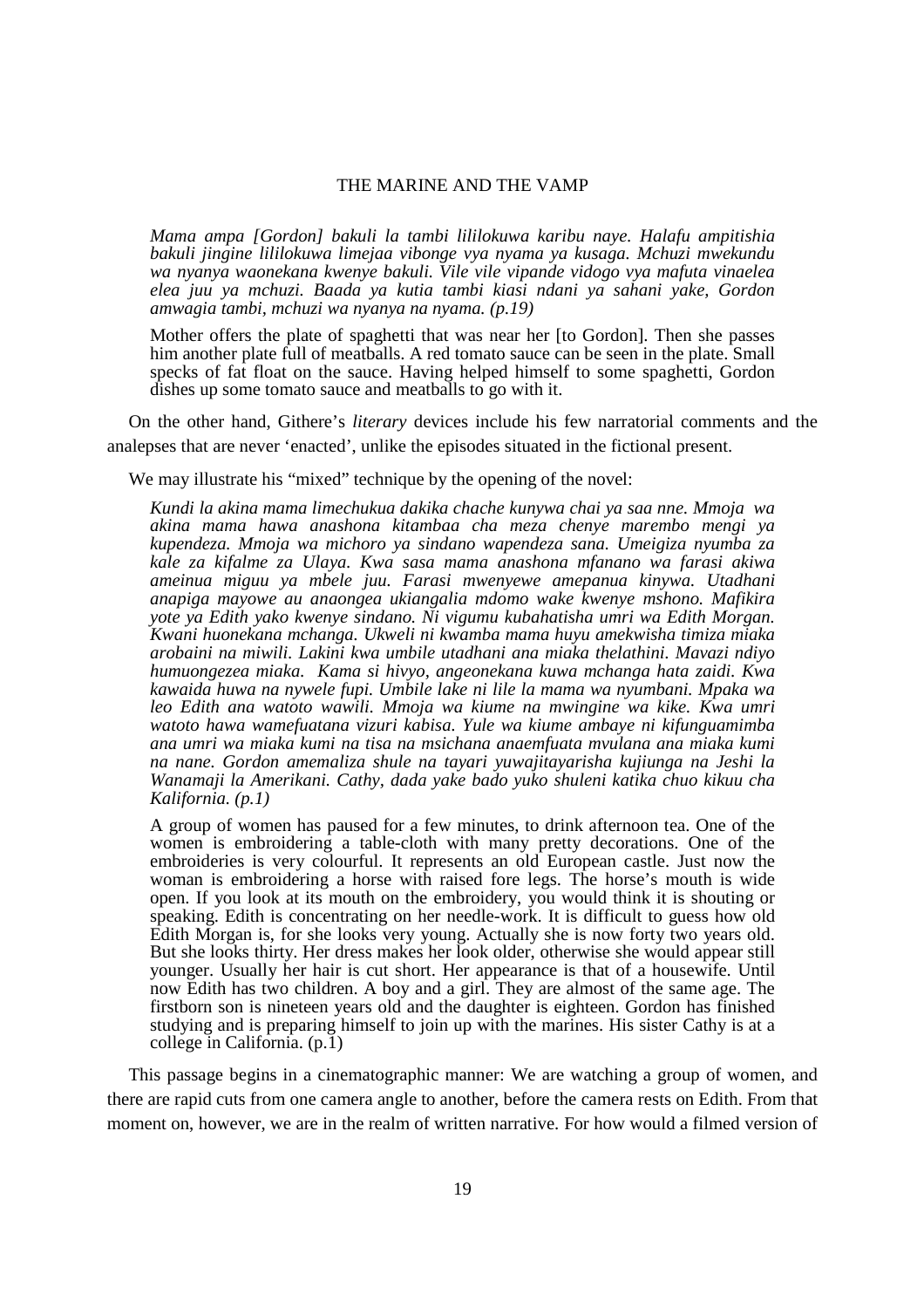this scene convey that Edith is forty two years old, that *usually* her hair is cut short, or how would it give us the information about her children? Another evident intrusion of the overt narrator into the scene is the addressing of the reader ('*If you look ..., you would think* ...').

 A similar technique, i.e. the focusing of the camera from a wide panoramic 'grand-angle' to a 'zoom' on a character, is often used by the author. Consider another passage which shows us Wanjiru in Mombasa.

*Ni masaa ya asubuhi, Mombasa. Kuna baridi ya kutosha. Julai ya mwaka huu ina baridi kama vile bara. Wakaaji wa Mombasa wanaota moto. Usiku wanajifunika mabulangeti. Ungesema watu hutembea kifua kitupu wakati wa joto hapa Mombasa watu wangesema unawatania. Matani boi wanarusha masanduku ya mikate kwenye baraza za wale walioagizia mikate. Wenye maduka waonekana kufungua milango na kuingiza masanduku yaliyojaa mikate ndani. Malori mengine yasikika kwa mbali. Nayo pia wanagawa mali. Gari la maziwa laonekana likitawanya pakiti za maziwa kwa wenye maduka wanunuaji. Vichwa vyatoka na kuangalia nje na kurusha mkono na kuchukua maziwa yao. Baiskeli zee yaonekana ikipelekwa na mzee, anayegawanya magazeti. Mchana umeanza kuingia kwa mbali. Makelele yameanza kusikika. Watu wameanza kuamka. Mama wa kioski amefungua. Dada wanne wanaonekana kati ya wanunuaji. Mama amekalia kiti cha chini karibu na jiko. Kwenye sinia zilizo karibu naye mahamri na kaimati zaonekana. Kwenye sanduku la mbao karibu naye imo mikate ya bofulo imefunikwa karatasi inayoonya. Safuria iliyo karibu na mama huyu imejaa, mbaazi. Buli la chai liko kwenye jiko. Jiko lile jingine, kahawa inapata moto. (...) (pp.62-3)* 

It is early morning in Mombasa. The weather is rather cold. This year July is as cold on the coast as in the hinterland. The inhabitants of Mombasa warm themselves at fires. At night they cover themselves with blankets. If you said that in the hot season people walk bare-chested here in Mombasa, one would say that you are joking. Delivery boys are throwing cartons of bread on the verandahs of those who had ordered them. Shopkeepers appear, opening the doors and carrying inside these cartons full of bread. Other vans can be heard from afar. They, too, are delivering goods. A milk van comes into view, distributing boxes of milk to the customers. A few heads appear, peeping out, then some hands stretch out and take the milk. An old bicycle appears, ridden by an old man delivering newspapers. A new day has started. Noises slowly increase. People begin to wake up. The kiosk (with a woman owner) has opened. Among her customers four young women can be seen. The kiosk-owner is seated on a low chair near the stove. On a tray nearby there are buns and muffins in full view. A wooden box close by contains loaves of bread wrapped in paper. A cooking-pot full of peas is close to the woman. A teapot is on the cooker. Coffee is boiling on another cooker.

 This is a rather clumsy static description. A large part of the verbs are copulas or stative verbs, and several dynamic (activity) verbs are put in dependent clauses (infinitives, gerunds, or relatives), following a main verb of perception (*-onekana* or *-sikika).* 

 Such scenes, meant for the cinema, are out of place in a novel. But this work *is* a novel. It cannot be a film script as there are some important narratorial explanations concerning the characters.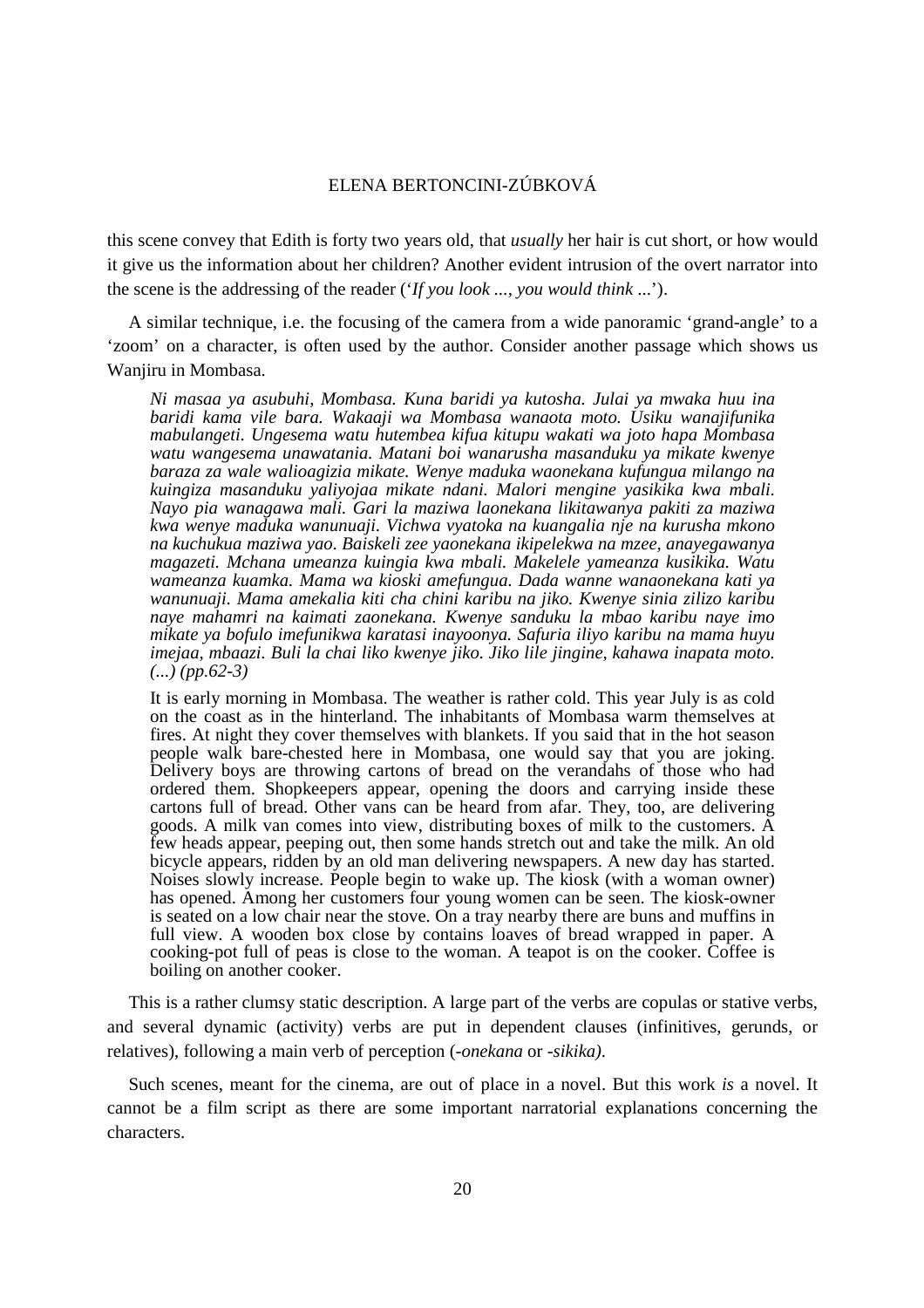The author often gives us information obliquely, as in the following example:

*Kwenye uso wa mashini ya kuonyesha mbio za gari, ilionekana kwamba Steve alikuwa akikimbia maili thamanini kwa saa moja.* (p.122)

From the speedometer of the car it appeared that Steve was driving at a speed of 80 miles per hour.

 The author dissipates his efforts in futile dialogues, in trifling and useless details (e.g. a peasant does not exchange greetings with Muiruri: why?) Sometimes he introduces into the conversation important topics (such as the importance of nuclear energy, the bad economic situation of the USA, pollution, AIDS, etc.), which are, however, meaningless in this novel.

 Githere knows the US society and its problems well. Nevertheless, his white characters are stereotyped, all negative, as in a typical *roman à thèse*. The black characters are also flat. In fact, all the characters lack depth and motivation. The author seems to be unaware of the fact that the novelist has a far greater range of choices open to him or her than does the film director. Besides the possibility of choosing a narrator and a narratee, a novelist can control the extent to which a reader empathizes with a character by means of the manipulation of narrative distance. But we never have access to the consciousness of Githere's characters, the focalization remains external.

 The author makes use of the present tense, a technique which gives an added sense of immediacy to the narrative. The strange thing is that although the narrative is, both spatially and temporally, for a great part 'here and now', the reader does not enter into the character's experiences. The narrator is uninvolved dramatically in the action, and so is the reader.

 The language deserves a separate comment. It is peculiar, with many features of colloquial Kenyan Kiswahili, like *keki hino*, *yuwatafuna, yuwajitayarisha;* adverbial *uzuri, urahisi* (Standard Swahili 'keki hii, anatafuna, anajitayarisha, vizuri, kwa urahisi'). There is a frequent use of the diminutive class 12 (*kapira keupe* 'golf ball', *katela ka mbao* 'skate board', *katoto kagonjwa* 'sick baby', etc.)

 The author distinguishes carefully between the language of different characters. Thus the white settler speaks in broken Kiswahili with Africans and in a correct Kiswahili (which stands for English) with white people. On the other hand, Wanjiru and her friends use a language full of slang<sup>4</sup> and English loanwords; there are even cases of code-switching:

*"Mikate hii na maziwa haya yote ni freshi. (...)" "Basi nipe bofulo nzima hapo na milki moja. Itakuwa haumach? "*(p.65) "This bread and this milk, all is fresh.  $(...)$ "

 $\overline{a}$ 

<sup>4</sup> E.g. *kuendesha katiba* 'have sexual intercourse'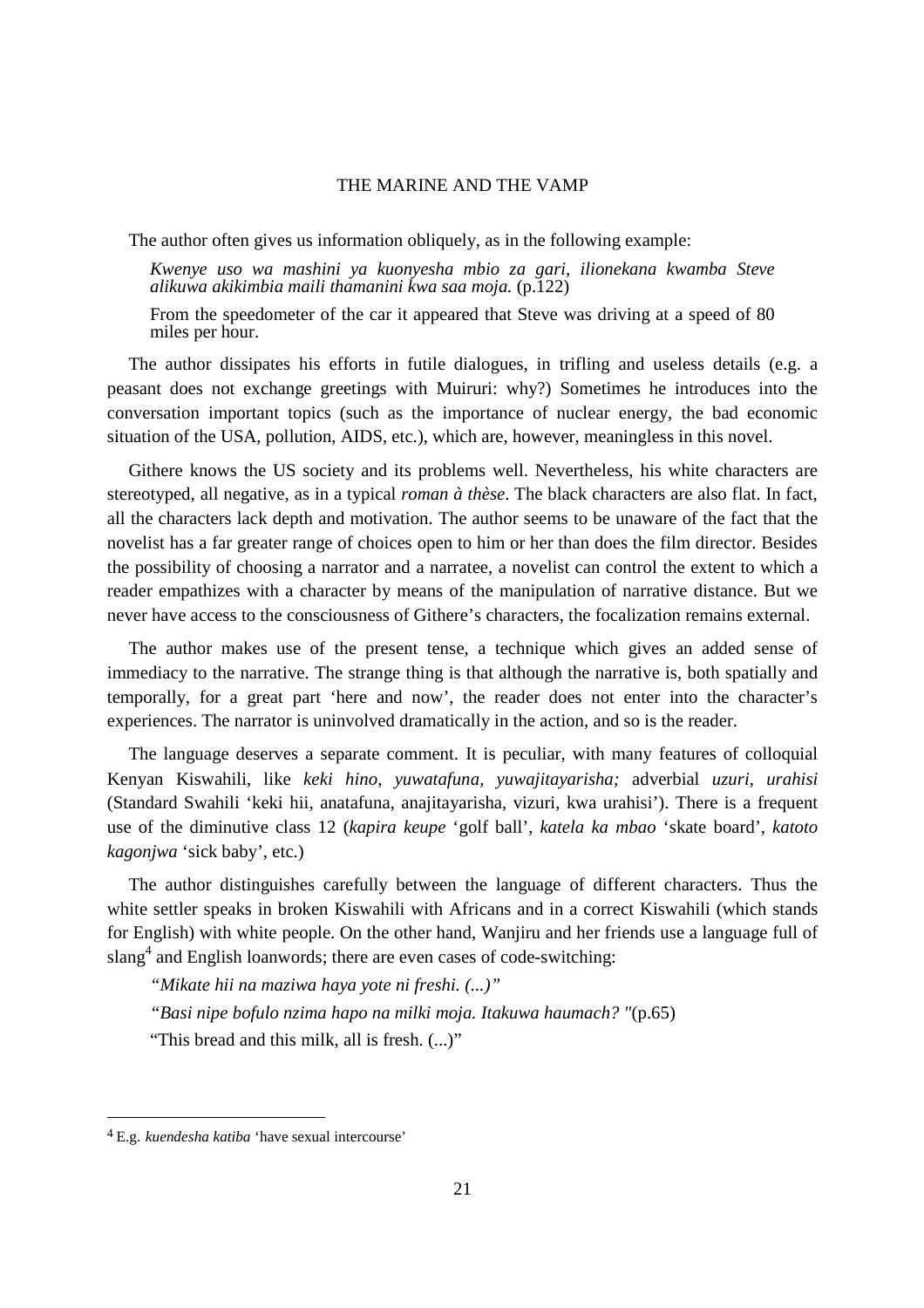"Then give me a whole loaf and one milk. How much it'll be?"

*"Amenivuruga the whole nite."* "He troubled me the whole night." (p.64)

 Many critical remarks could be made about the language used by Githere's narrator. In fact, there are many errors (not only misprints) - morphological, syntactical and lexical. For instance,

- *rangi yeupe* (for *nyeupe,* p.91),
- an awkward use of *ambaye* for 'as if' (or 'like s.o. who'):

*Ronny aonekana ambaye ameanza kuingiwa na wasiwasi.* (p.115) Ronny looks like someone who has begun to worry / as if he began to worry. *Gordon aonekana ambaye anateleza*. (p.57) Gordon looks as if he were sliding.

• confusion between *-uliza* and *-omba*, both translating the English 'ask'.

*"Hasante keti chini," Jaji amwuliza kuketi chini.* (p.143)

"Thank you, sit down," the judge asks him to sit down. (The tag clause is redundant.)

 What is basically wrong with Githere's technique, besides the clumsiness, redundancy and other flaws mentioned above? There is an important theoretical point to be made here.

 The novel is a *narrative*, a 'telling' rather than an 'enacting', and this distinguishes it in an important sense from the drama or a film. Of course novels can contain very dramatic scenes, and often the reader may forget that what he learns of character and event is not direct, as in the theatre or the cinema, but mediated through a particular telling, a narrative source. But even if the telling is such that we can visualize what is described - and that is often the mark of an accomplished narrative - we still see what is pointed out to us by a narrator or a narrative voice. In a filmed version of a novel the different members of the cinema audience can choose to concentrate upon different aspects of what unfolds before them; the reader of the novel, in contrast, 'sees' what the narrator chooses that he or she shall see.

 Drama typically 'tells' less and 'shows' more than narrative. It is often assumed that a film or dramatization of a novel can include more than the original, but the loss of a directing and organizing narrative source very often means that although such filmed or dramatized versions can be visually rich and dramatically immediate, they lack much of the verbal and artistic richness of their originals (cf. Hawthorn 1992: 3-4).

 As Jeremy Hawthorn (1992: 4) puts it, "The novelist can often choose to inform the reader of just what he or she wants - no more and no less. But dramatic displays cannot be finetuned in quite this way, and are, inevitably, rich in peripheral information." Another revealing quotation from the same author is the following: "The use of the present tense gives the scene more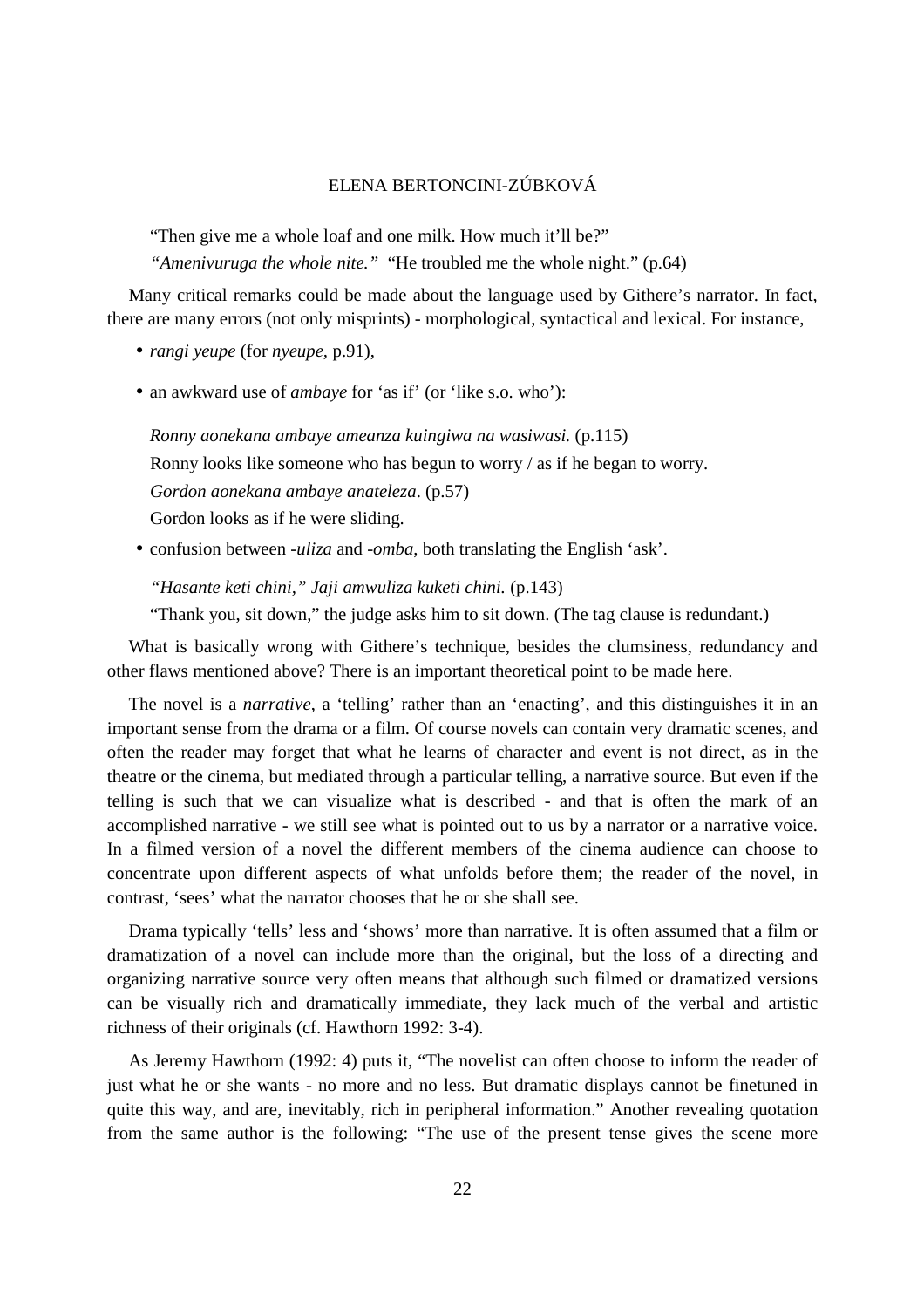dramatic force: we feel that we are actually watching a character as he is doing something, *although without losing a sense of the guiding presence of the narrator*" (Hawthorn 1992: 61, present author's italics).

 Thus, I repeat, a filmed version is rich in peripheral information, while the novelist may - and usually does - choose to restrict the information given to the reader about the setting in which scenes take place. And this is precisely what is awkward in Githere's text: *it is rich in peripheral information*, unnecessary in a narrative text, whereas it lacks much of the verbal organization and the guiding presence of a narrative source.

#### **References**

Ali-Dinar, Ali B. (ed.) African Film Makers. Recent Films by Subsaharan African Filmmakers. University of Pennsylvania – African Studies Center. http://www.africa.upenn.edu/ Audio Visual/African Film 10050.html (last visited 15-11-2008).

Githere, Gilbert Gicaru. 1990. *Mwana Maji na Mrembo*. n. p.: Merengo Publishers.

Hawthorn, Jeremy. 1992. *Studying the Novel*. London-New York: E. Arnold.